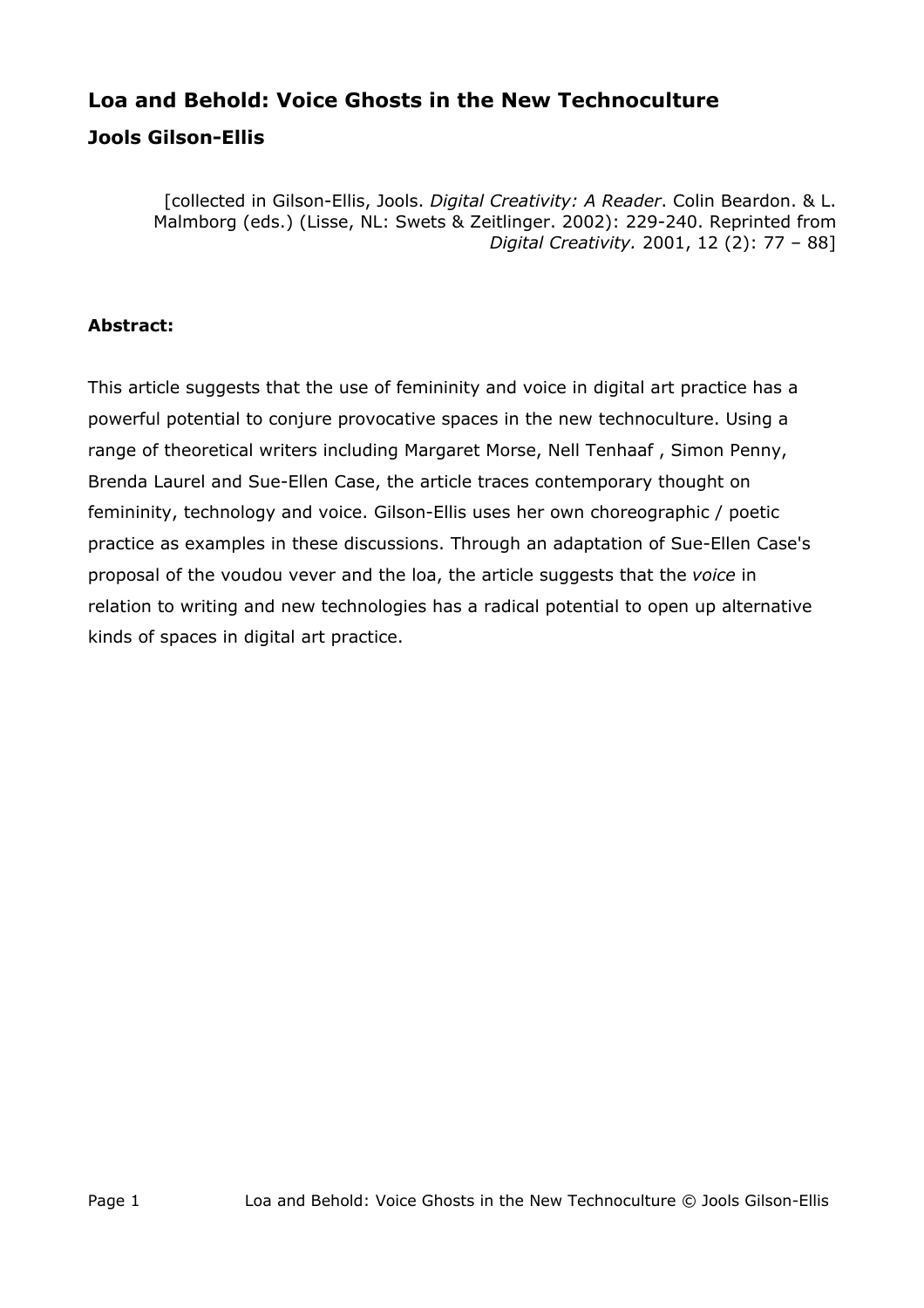## **Loa and Behold: Voice Ghosts in the New Technoculture**

*Telephone call from RTE (Radio Telefis Éireann – Irish National Television)* RTE: We're doing a millenium special, and we heard that you work with dance and technology. Do you have something that you're working on at the moment? JGE: Yes, we've just finished making *The Secret Project*. RTE: Right. And is it about the future, you know, space? JGE: Well, no. It uses poetic text and choreography to explore the idea of the secret. It's quite tender. RTE: Right.

This article attempts the unlikely wrestle between femininity and the promises of the new technoculture. It takes as its focus the meanderings of orality and textuality. It sees promise in the fallen moment between listening and looking; in the ravishing drench of *voice*.

**TM** 

One of the main theoretical and practical innovations of my doctoral thesis is the proposal of the 'os-text'. The os-text describes practices in which the same individual is the writer and the speaker of a text. Incorporating the meanings of orality, oscillation and kissing (osculation), this term describes a shimmering relation of text to orality. The *os-text* is a text which is neither written nor spoken, neither is it *both* written and spoken. This is a text which survives in oscillation not *between* but *because* of the mouth and the text. Its place is on the side of the feminine. It has no secure place in the oral or in the written, but flies instead in the face of both. This is a text which refuses stillness. A text marked by the grain of the voice. A text written in the mouths of writers. In this article I focus on locating such a practice in relation to contemporary thought and art practice on new technologies and the feminine. I use my own practice as material example in the weaving of this argument.

**TM** 

Margaret Morse in her essay 'What do Cyborgs Eat' (1994) examines contemporary negotiations of the machine / human relation. $1$  Morse follows the thread of a contemporary desire to be done with the 'meat' of corporeality in the thrall of immersive technologies. Morse's analysis of 'oral logic' examines the structural

Page 2 Loa and Behold: Voice Ghosts in the New Technoculture © Jools Gilson-Ellis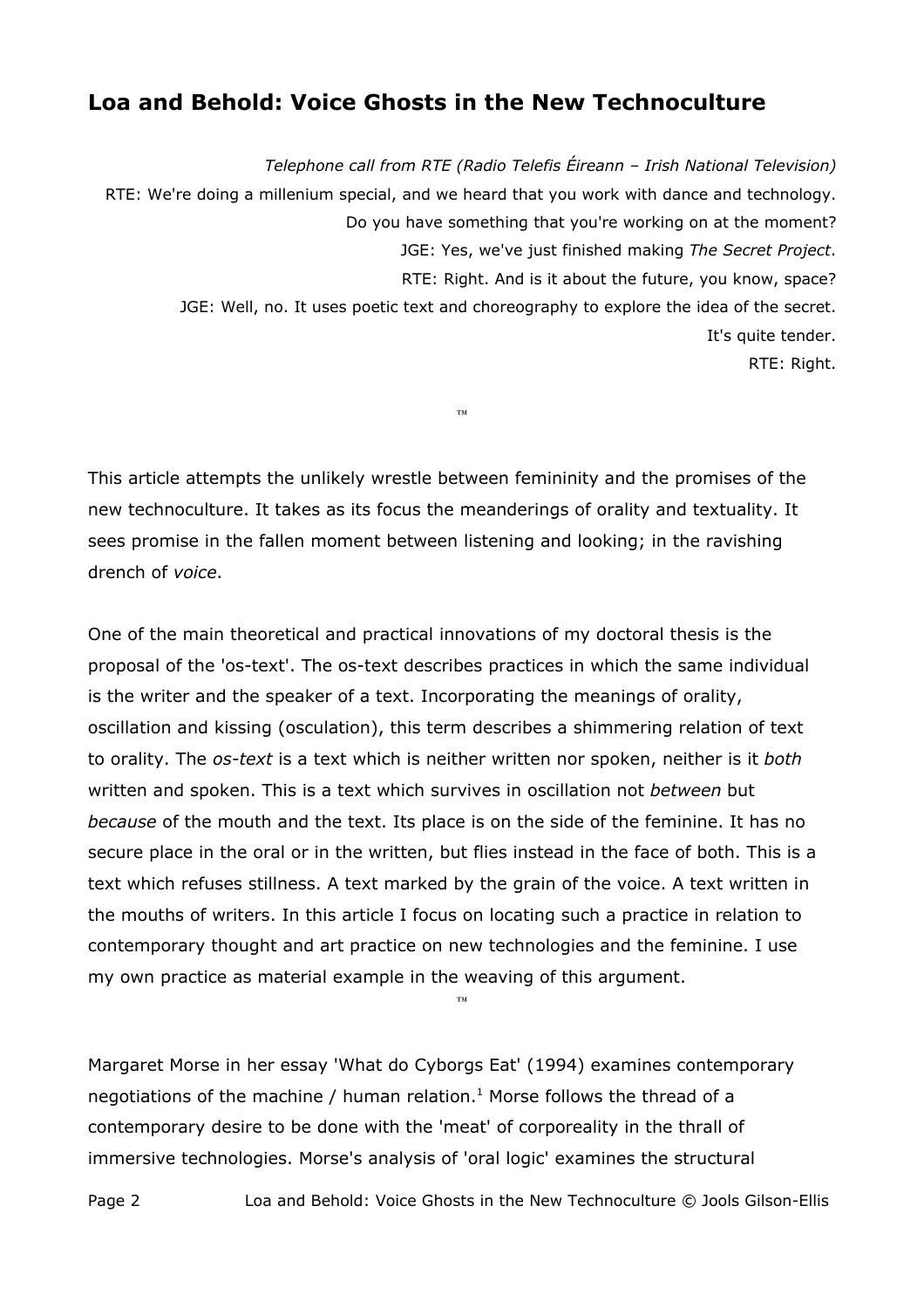dynamics of this relation between humanity and technology. She links the zeitgeist passion for immersion in a digital sea to the psychoanalytic category of the oral phase. The combination of a feminised space of submersion and a rejection of the corporeal (also a feminised cultural space) suggests trouble indeed for a feminist politics of performance technology. Dangers abound in attempting to wrestle with these categories, since arguing either for the body as an especial feminine space, or for the logics of engulfment reify existing gendered tropes. The refusal / rejection of the body in cyberculture wreaks of rejection of aspects of the feminine, whilst at the same time the logic of submersion is a fantasy of feminine engulfment.<sup>2</sup>

Nell Tenhaaf negotiates similar ground in her essay 'Mysteries of the Bioapparatus' (1996) when she draws parallels between femininity's relationship to the corporeal and new technologies:

The familiar feminine condition of being too close to and too distant from the body, constrained by its material reality yet psychically open to penetration, could be said to characterise the experience of being in cyberspace.

(Tenhaaf 1996: 52)

For Tenhaaf, femininity's symbolic gymnastics are also those of cyberspace. She goes on to suggest that cyberspace "implies a feminisation of the symbolic order and of subjectivity" (Tenhaaf 1996: 52). If this is the case, then what has such a feminisation got to do with femininity itself?

Sadie Plant picks up this troubled relationship of femininity and technology in her book *Zeros and Ones* (1997). Plant undermines the traditional dramaturgy of femininity and technological change. Instead of seeing women as victims of technology or its symbolic other, she details their historical intimacy. She argues that they have tended machines for generations, the operators of looms, typewriters, computers and switchboards. The suggestion that the rhythms of femininities worked out over centuries are the rhythms of the new technoculture, also implies that testosteroneladen strength and singular knowledge is a fast waning commodity in the dissipative, associative, fragmentary, hypertextual structures of cyberculture.<sup>3</sup>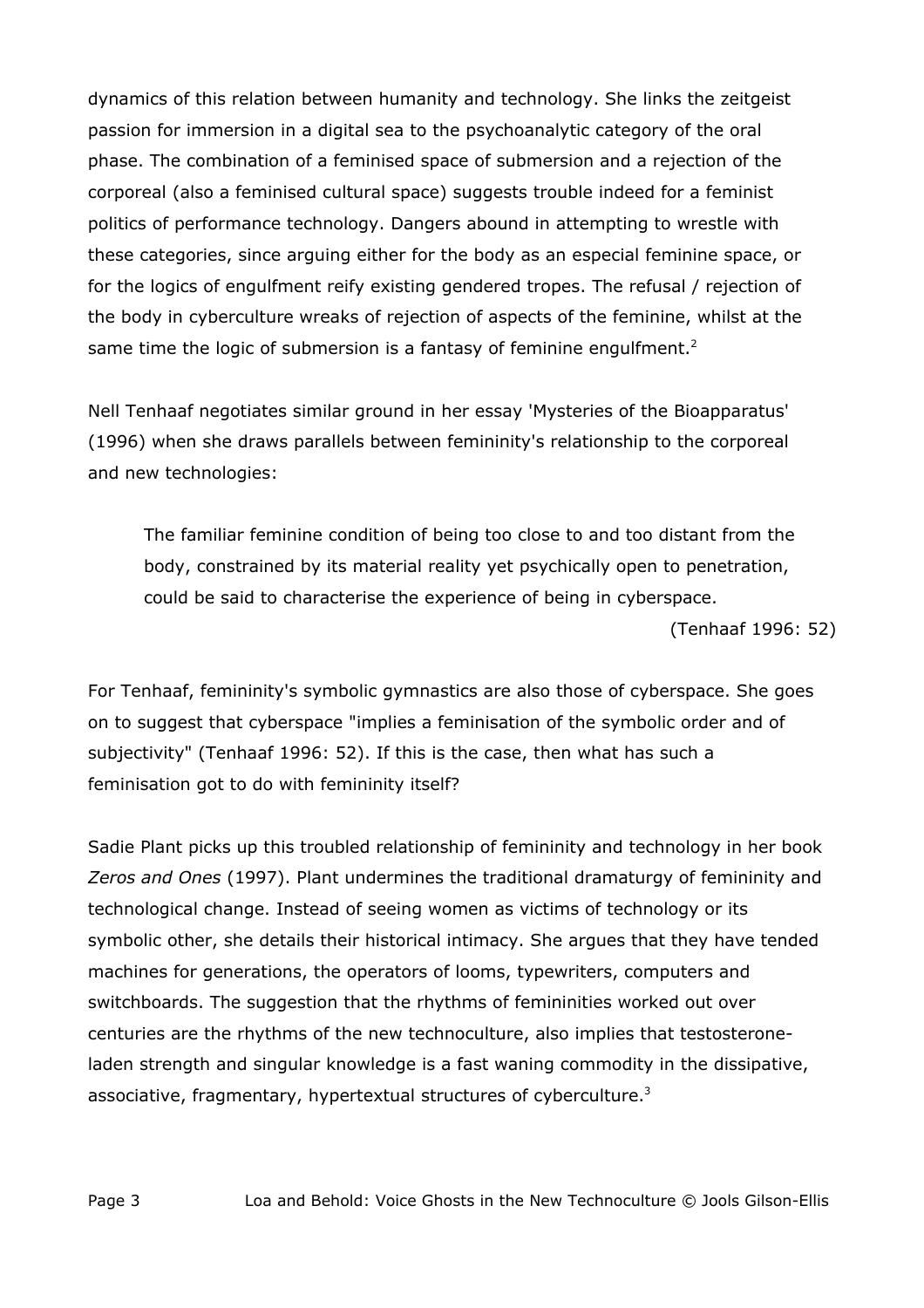In these scenarios femininity is figured symbolically as the realm of the rejected and the desired, as well as materially lacking at the traditional centres of new technologies - not directors of companies or managers, but typists and telephonists, in which their prevailing peripherality over decades and centuries ironically trains them comprehensively for the new cyberculture. Such positionality is characterised by plurality, by an ability to be literally and symbolically in two places at once.

Sue-Ellen Case has a sense of this positionality when she brings in a discussion of voudou practice and the vever into her analysis of spatial relations (Case 1996: 51 - 6). Conceptions of femininity within the new technoculture are contradictory in relation to space, (just as they are in relation to the corporeal<sup>4</sup>); the feminine comprises *virtual space itself* and *what must be disavowed* in order to accede to such a realm. The analogy between voudou and virtual systems is that both access other kinds of space. Case proposes such an analogy as counter to what she sees as the retrograde logic of Euclidean space.

Case summarises Euclid in relation to the 'point' in her discussion of bodies, technology and space; the *point* "performs its Euclidean distribution of space across the body and through the body into surrounding space" (Case 1996: 50). It does so by creating what Allucquère Rosanne Stone perceives as "relentlessly monistic articulations of physical and virtual space that law and science favour" (Stone 1995: 42, cited by Case 1995: 50). This singular negotiation of literal and virtual worlds functions only for a body configured as masculine. The feminine operates obliquely to such a paradigm, since it clearly exceeds the singular Euclidean point of negotiation between virtual and corporeal worlds. In Case's argument, it is precisely this oblique relation to space that suggests femininity might be re-thought progressively in these realms.

Case is not the first to engage Afro-centric practices in relation to new technologies.<sup>5</sup> She contextualises her gesture within what Mark Dery terms 'Afrofuturism' (Dery 1993). Case is drawn to the voudou vever because it practices a "complex signification of space" (Case 1996: 52) which pre-dates eurocentric scientistic rational conceptions. The vever is "a figure drawn to chart the particular course through space that the need of the moment would employ to evoke the appropriate spirit" (Case 1996: 54). Case reads such figures as sophisticated contingent spatial negotiations

Page 4 Loa and Behold: Voice Ghosts in the New Technoculture © Jools Gilson-Ellis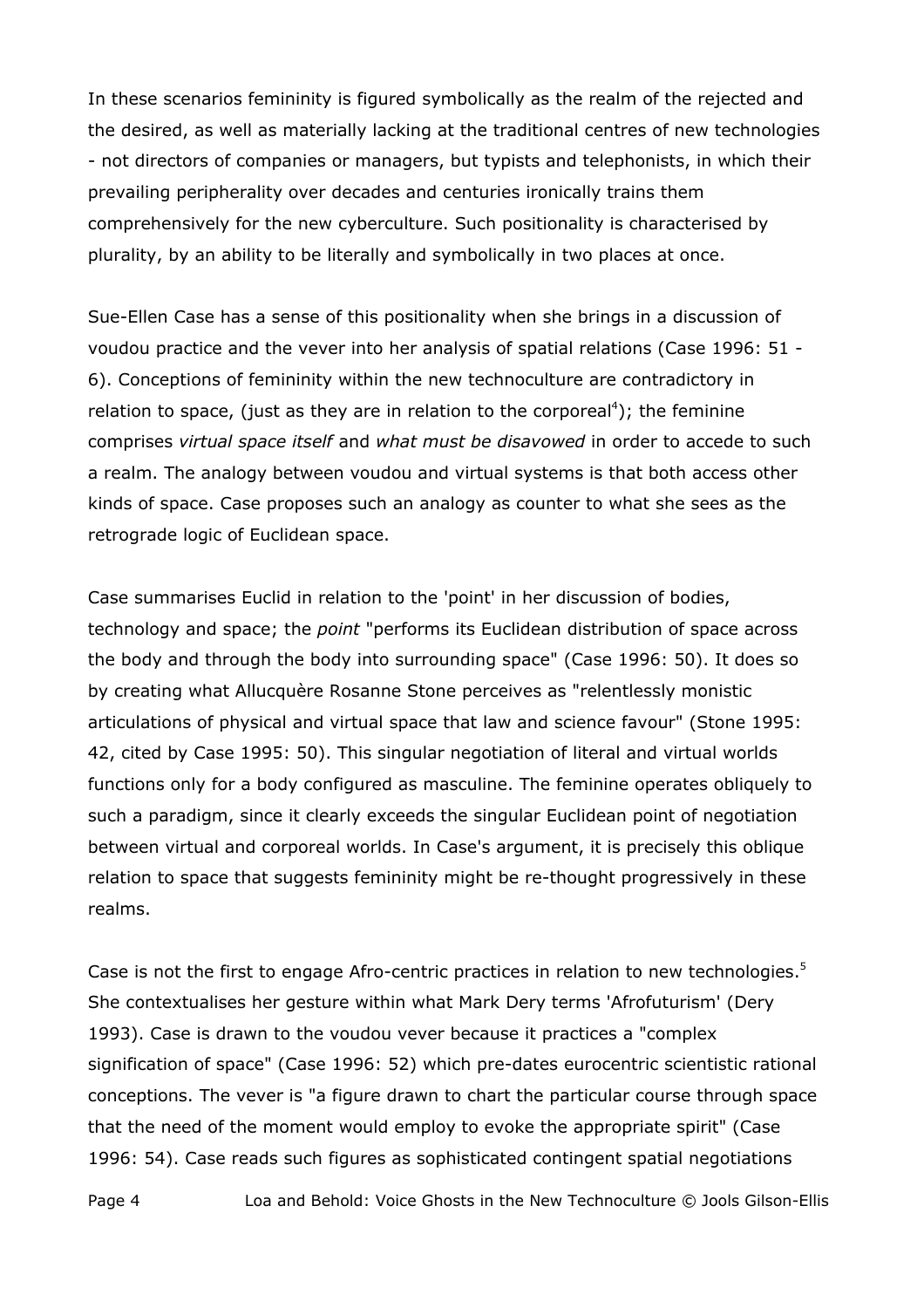that challenge the kinds of space organised by current software. The vever accesses these windows of space (the loas $6$ ) through the dancing body. These vevers are;

 . . . figures for the communal dance to work with, producing "possession" by the loa - a term that signifies the way the body opens as a window into the virtual space. The practice of "dancing space" plants flesh at the root of spatial relations.

(Case 1996: 55)

Case suggests that the voudou vever resists both the seductions of immersion (no bodily boundaries) and the easy dismissal of the 'meat' of corporeality (entirely bodily bound) through the multiple dancing body. The vever in Case's argument, is a cipher for spatial relations in the new technoculture. The configuration of the body and virtual space as integrated plural motifs, suggests a way of thinking about space and technology able to engage progressively with femininity. Case proposes the voudou vever as a *talisman* "to be held in the techno-imaginary to ward off the piercing Euclidean point" (Case 1996: 56). Case's 'talisman' is intended to operate for queer (lesbian) cultures as a mobilising image; a provocation for a more complex, bodyacknowledged engagement with the new technoculture.<sup>7</sup> But I want to do a different thing. I want to propose the voudou vever as more than just an amulet for the techno-*imaginary*; I want it as *practical* spur in the actual doing of plural dancing as it grazes and produces provocative space. Like the best arguments, I want to forge a practice which resists the easy difference between material and symbolic realms. I want to extend the talisman for dancing bodies into one for dancing *uttering* bodies (she cries and shouts as she dances, she whispers, gasps, stuns you with her composure, ${}^{8}$  gnawing narrative she swings away from you). I want to propose utterance and movement as a single thing that sweat-sound provocative space into being in one gesture. I want to cry out that the voice operates in such a context as the 'loa' itself. It does this by weaving a connection between the antitheses of *flesh* (Gibson's 'meat') and the bathing pleasure of *voice*. In a subversive conjuring trick, the voice as *loa* asserts the possibility of a progressive space for femininity in the new technoculture.

Page 5 Loa and Behold: Voice Ghosts in the New Technoculture © Jools Gilson-Ellis I would like fables of the unbounded body to abound in cyberspace Nell Tenhaaf *Mysteries of the Bioapparatus* (Tenhaaf 1996: 68)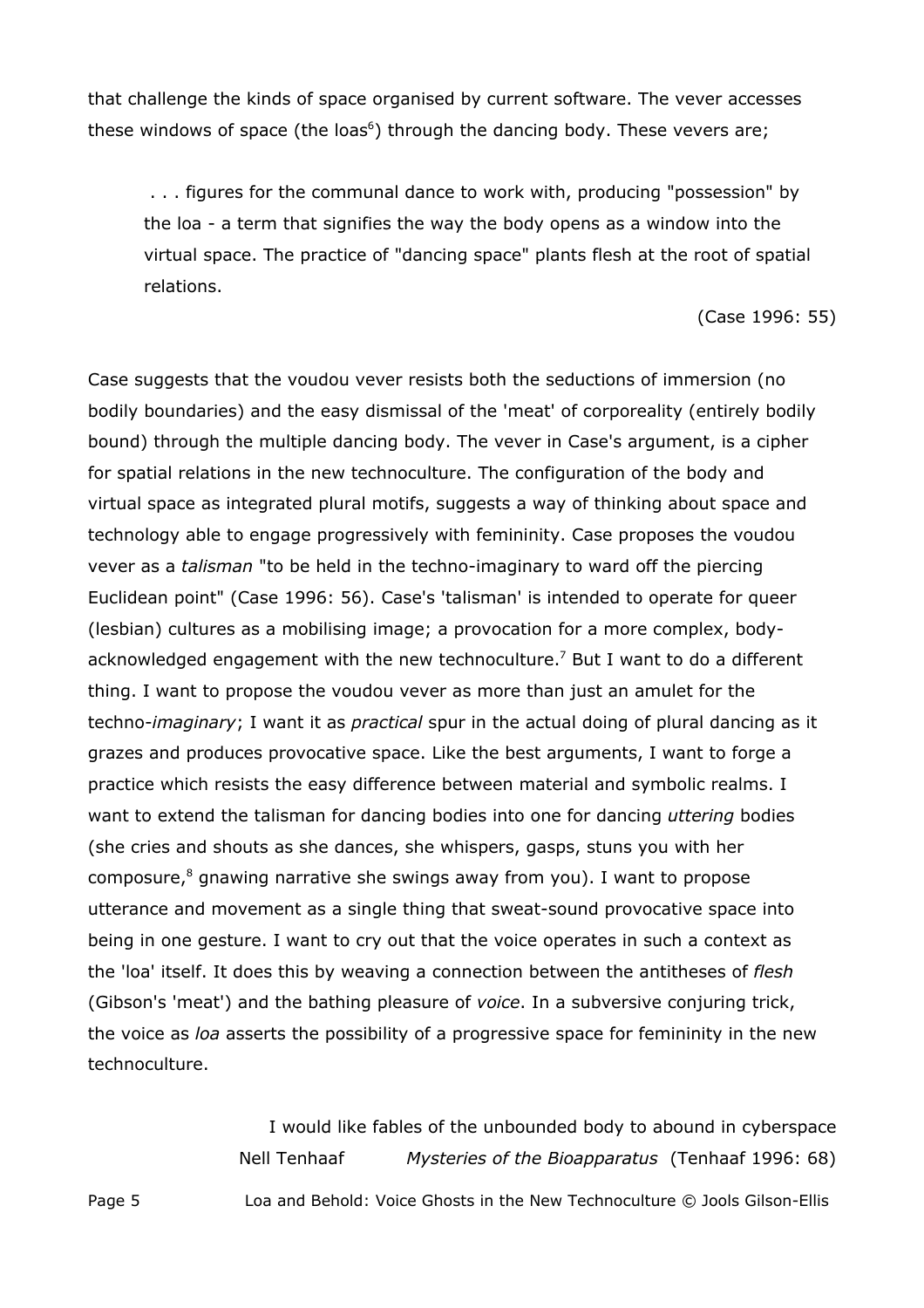We<sup>9</sup> whisk such tales into being; corporeal and temporal boundaries shimmer in our breath. *This* is enchantment. *Here*, between seeing and hearing slips a curving navigational wisdom. *Listen.* If we *see* this body before us, what could unbind its boundaries? (*voice*, in playful engagement with new technologies). If we *hear* this body before us, what could unbind its univocality? (games with time and space wrought with *BIG EYES*). She speaks in blood and tongue, weaving gesture and breath and utterance into a single thing. Winding time along veins, she plays with present speech and the speech of another time. And in this flurried turn the body opens as a window into virtual space, through the loa of *voice*.

**TM** 

Loa and behold. I'm forging fables. Believe me.

Derry derry ding dason, My name is John Cheston We wedon, we woden, we wedon, we woden Bim boom, bim boom, bim boom, bim boom $10<sup>10</sup>$ 

What has a woman's voice got to do with the tending of machines? 'Derry derry ding dason' is a round sung in twelve parts. Its sound mimics the rhythm of the moving loom around which it was composed and performed as a work song. Here is a nineteenth century *loa* – a communal singing and moving (weaving) in relation to new technologies. Its interlocking rhythm in twelve movements conjures the heft and pulse of interlacing threads, and the interlacing women who wrought cloth and song from community; met the space of work with an invigorated feminine space of embodied voice.

This musicality of the interaction of woman and machine arose again in the training of secretaries where women were taught to type in rhythmic patterns, "Words per minute, beats per minute, the clatter of the typist's strokes, the striking of the keys, thump of carriage return marked by the ringing of a bell at the end of every line" (Plant 1997: 118-9). And then the rhythms of the switchboard operator; constant greeting and plugging in, listening to conversations and chatting between calls - the electronic negotiation of speaking voices. She has always been accused of talking too

Page 6 Loa and Behold: Voice Ghosts in the New Technoculture © Jools Gilson-Ellis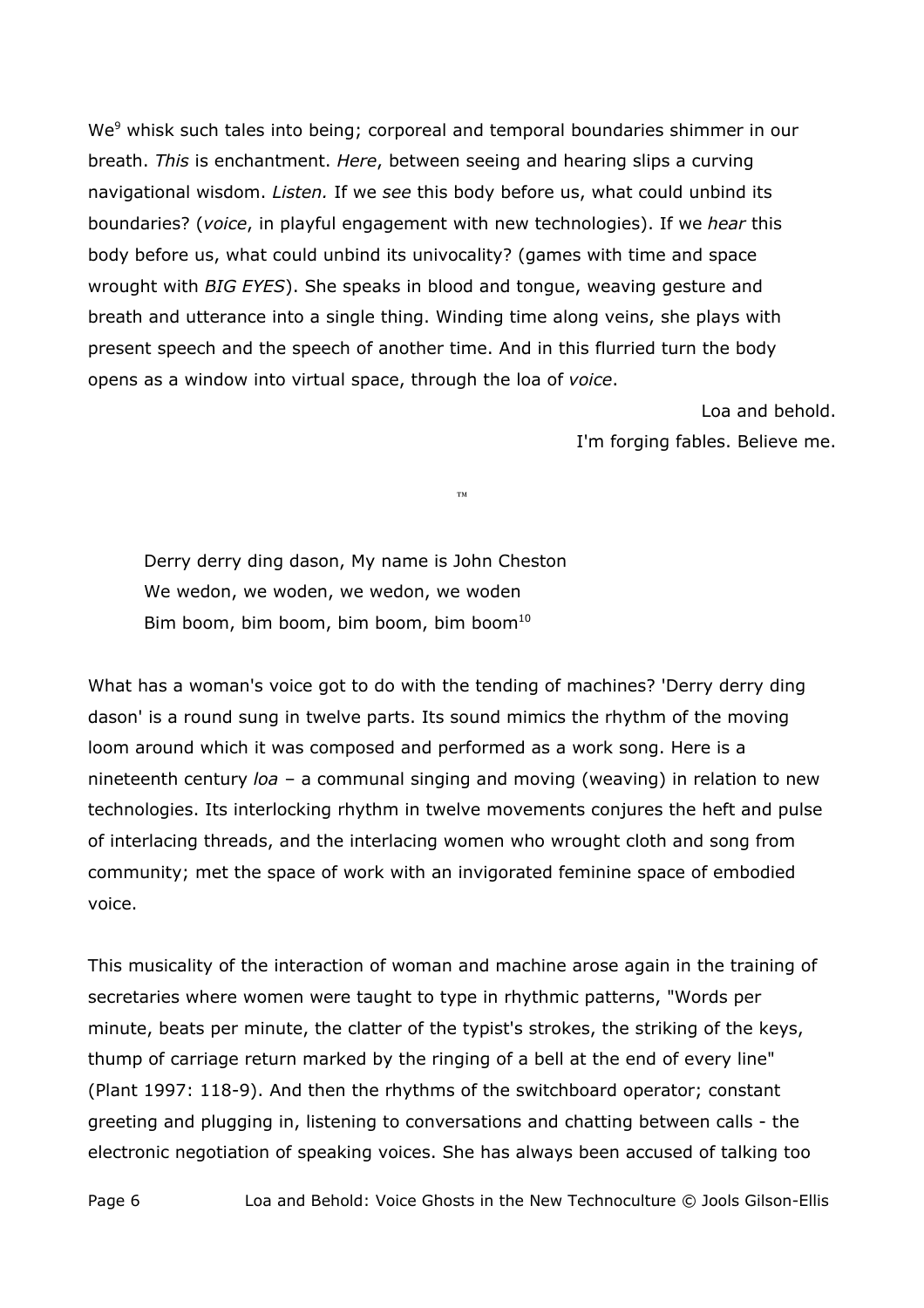much, of being a nag, of going on. She has his voice in her ear dictating letters, translating utterance to the pressing of keys. Dictaphone. Her skills are unimportant, apparently. Supportive, but not at the hub. She doesn't speak into his ear, and send his fingers flurrying over lettered buttons. Henry Sayre in his analysis of Laurie Anderson's *United States* (Sayre 1989) suggests something of the typist's lack of agency when he says of her work ". . . the peculiar lack of an organizing consciousness, of an inner essence, in her narratives . . . is the most destabilizing element in her work" (Sayre 1989: 148). Such nomadic text-telling is structurally similar to the texts of the typing pool, produced by women moved around an organisation to listen to telling in order to produce text.

I want to suggest that such *moving telling* (this is meaning on the move) is a characteristic of art practice which engages with technology and the feminine through the use of the voice as *loa*. Such shifting embodied utterance provokes the production of different kinds of space. The *writing* of texts in relation to the pang of telling is a characteristic of these voices. Such a pang is often *os-textual* (the writer is also the one who utters the text in performance); the drench of voice is capable of different poetries in the breath of writing. This winding of voice/writing/body nudges odd geographies out of the new technoculture, resisting and redoubling its symbolic logic.

Case's discussion of the operations of the voudou vever focuses not on performance in particular, but on the new technoculture in general. This article's focus is *technology and performance*; this could include the use of technology in *live* performance, in installation spaces, or digital platforms such as CD-ROM. It is my proposal that whatever the different formats for performance, the operations of femininity in relation to the space of new technologies are progressively engaged through the model of the voudou vever, and specifically *the voice as loa*. Within live performance, the os-text is able to operate in an oscillatory economy between writing and the voicing of that writing. In performances, or media which involve recorded written / voices, the same oscillatory prowess is not able to operate in the same way. But in progressive play with new technologies, other kinds of oscillation might be negotiated between writing, the byte and the tongue.

Case's argument emphasises the communal nature of the dancing figures operating through the cipher of the vever. Since my analysis is focused on *performance*, the

Page 7 Loa and Behold: Voice Ghosts in the New Technoculture © Jools Gilson-Ellis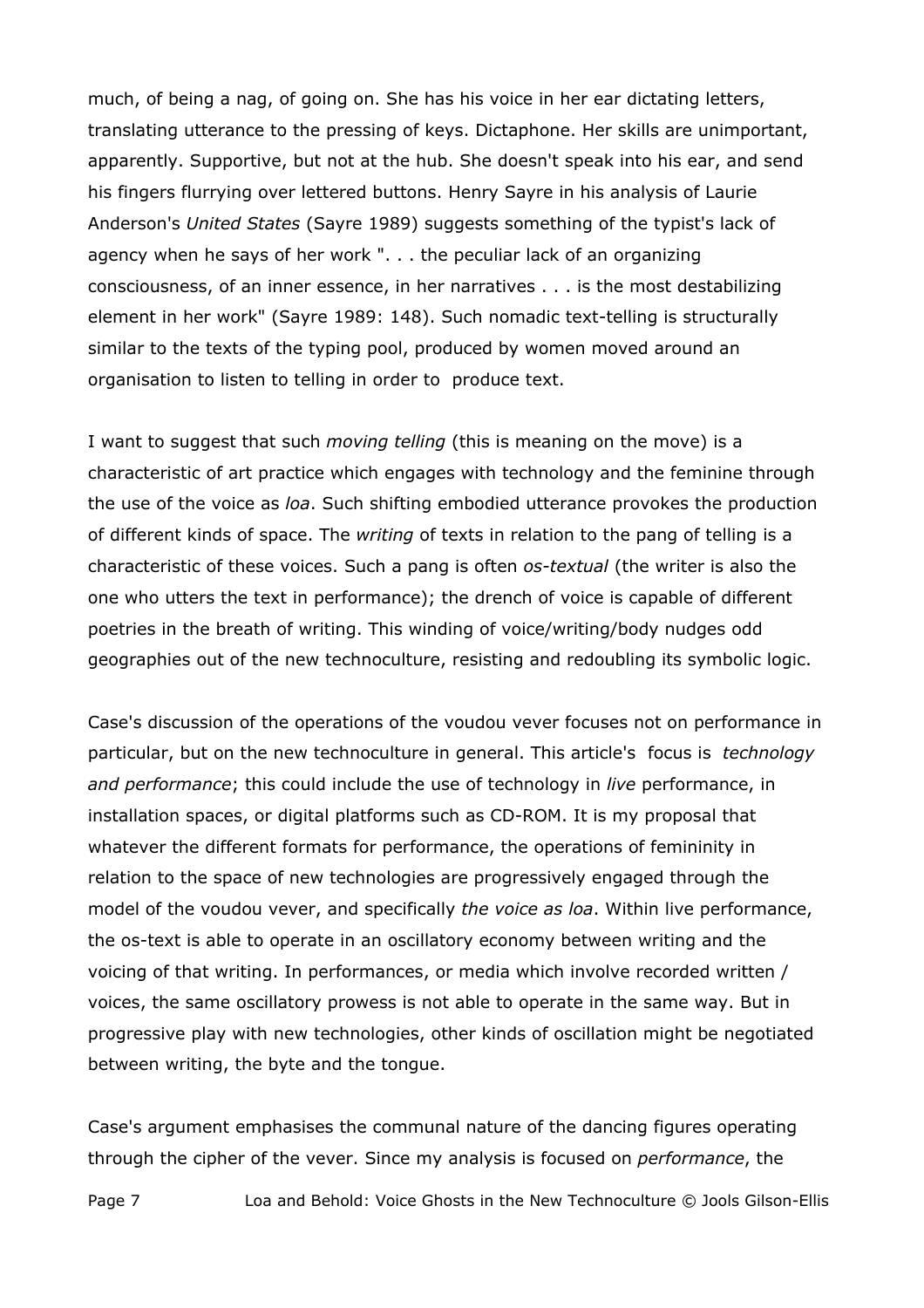nature of plurality is different. In such contexts, multiplicity might operate through the many 'users' of installations composed from intelligent environments, or through the 'driving' of CD-ROM art works. Within live performance, plurality is often engaged within the dynamics of the practice itself, both in terms of multiple performing bodies, and through the weaving operations of femininity, technology and voice. Such 'community' also operates across the dynamic of audience and performers. Case's 'case' operates compellingly in such contexts; this is a plurality which grazes voices and flesh to trouble conceptions of space as well as femininity in the new technoculture.

**TM** 

What is particular about the operations of voice in performance in relation to technology? Frances Dyson in her essay on sound and cyberculture 'When is the Ear Pierced?' (Dyson 1996) suggests that radio produced intimate voices through the use of microphones at close proximity. Such voices "gave the listening experience a particular authenticity" (Dyson 1996: 78). Dyson goes on to analyse the difference between such live uses of microphones, and the operations of *recorded* sound:

Recorded sound cannot claim the so-called authenticity of direct, live transmission, since the recording is tied to neither the here nor the now of the sonic event but rather to a system of representation guided by technology. (Dyson 1996: 87)

I want to use Dyson's comments to analyse the operations of recorded and live voice in our dance theatre production *The Secret Project*. Sections of *The Secret Project* intonate space through the textures of live voice (amplified through a headset microphone) and recorded voice (sampled and triggered by motion). Such a spatial intonation resists the distinction between live and recorded media; the voice speaking live before you, and the voice sampled and triggered by motion, is the *same* voice. Because the live voice is amplified, it sounds qualitatively the same as the recorded voice. Both 'tongues of text' operate together through a choreographic practice of moving / speaking. In this practice it isn't always clear when I utter text, and when I trigger a pre-recorded sample. The apprehension of such a process is troubled by the knowledge that there are too many voices for this one performer to be articulating

Page 8 Loa and Behold: Voice Ghosts in the New Technoculture © Jools Gilson-Ellis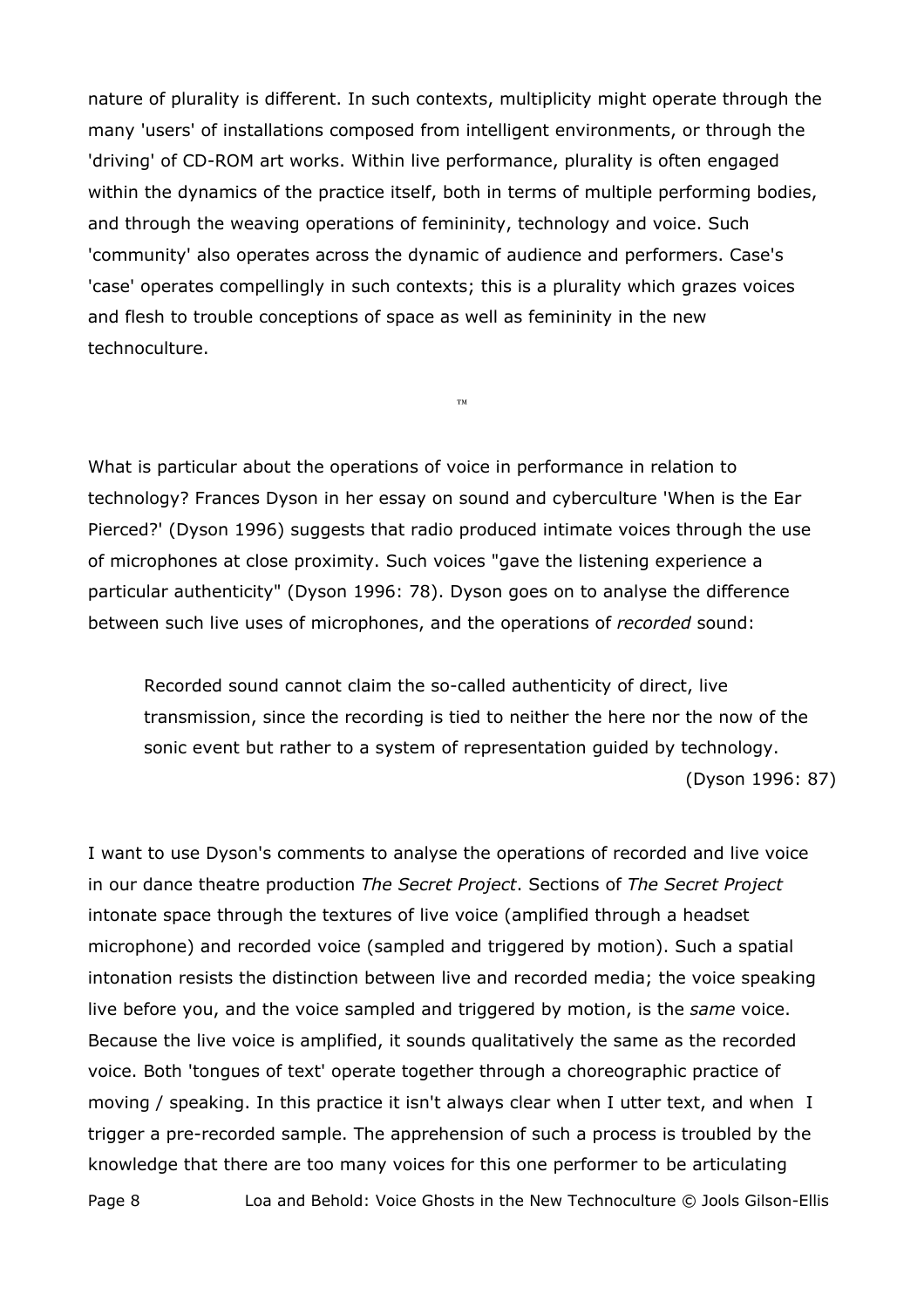them all 'live'. Yet they 'fit' with her body – pulses of movement are accompanied by flurries of text. Such a practice fables the unbound body into being through the *loa* of voice. It disturbs the distinction between live and recorded media by asserting the presentness of utterance in mouth and flesh, as well as preserving a sense of another temporal operation within the sound world.

When we were at an early stage of research for *The Secret Project*, we developed our use of the motion-sensing software 'BigEye' using *colour* as a trigger. This meant that we told the camera to 'see' the movement of a particular colour. The colour we chose needed to contrast strongly to other colours in the visual field. This involved us in experiments with brightly coloured gloves, scarlet lipstick and orange vests. On the computer screen, we drew boxes for our trigger to 'hit'. We played with various operations of trigger – text relation. I moved from performance space to the computer screen and back again checking 'where' the triggers were. My choreography was beleagured by these attempts to 'hit' triggers. Sampled texts blurted their voices into awkward space. This failure is a failure which Case traces in her discussion of Euclidean space. Our triggers, like the Euclidean point, were only able to articulate a monistic relationship to space. Voices were either triggered or not triggered; boundaries of screenic boxes entered or not entered. Such spatial and performic negotiations are unable to vever provocative space because they cannot engage with the *grain* of utterance and physicality. When we shifted to using *motion* as a trigger, we began to develop a practice which could engage in the internal ache of movement and utterance; a practice which could operate like the voudou vever and allow the body to open into different kinds of space; a practice where she could use both her tongues to engage the voice as *loa*.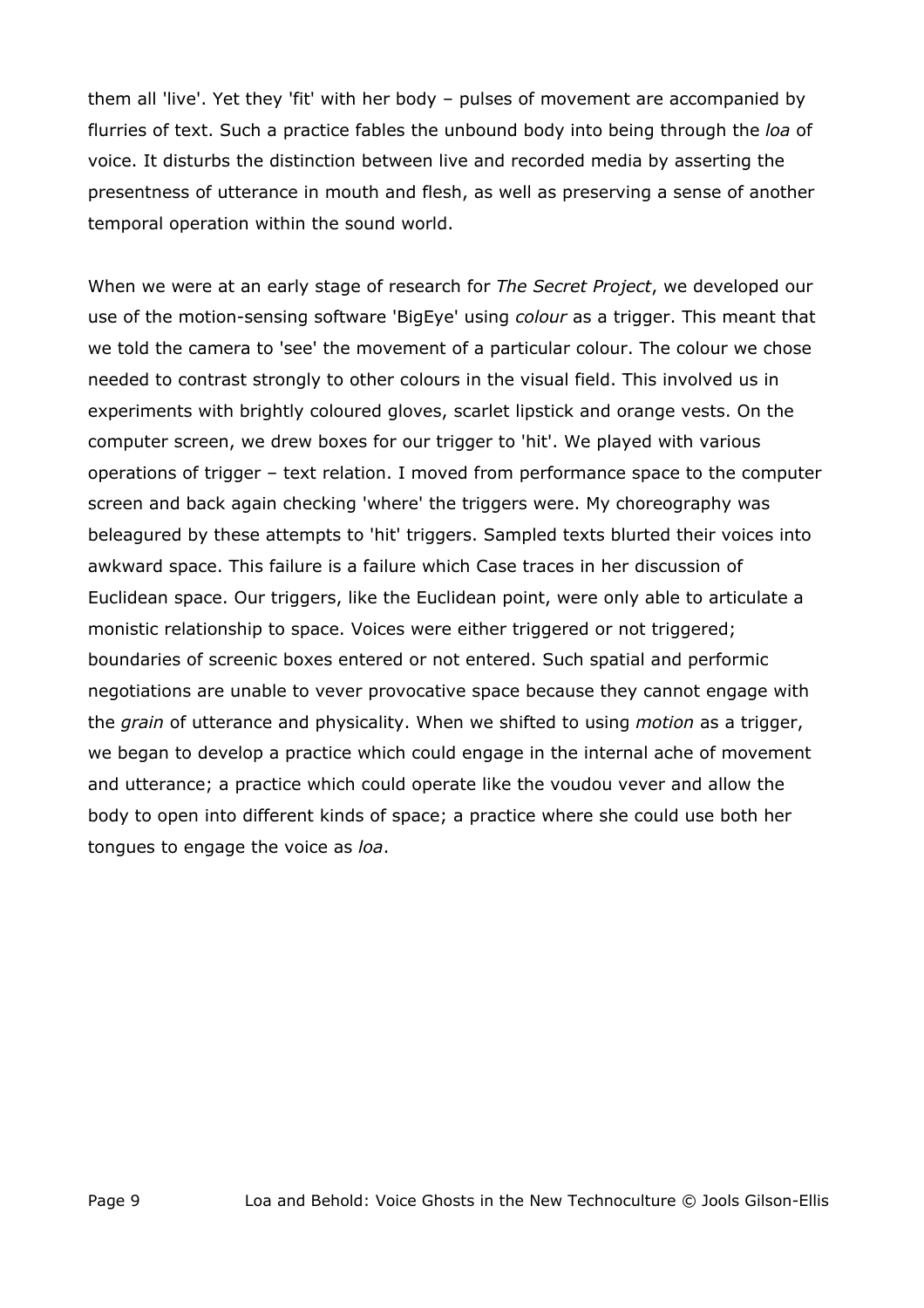one tongue for tasting and another for speaking there's no fork here just two I know you'd like a tale of natural and synthetic or a tale of splitting and engorging but I've only something more confusing there are two tongues here one for tasting and one for speaking it's true there are tiny thread wires spun throughout and speaking has a greater range and tasting too but I could not tell you which was first which she was made with which she made herself the design is creative and intelligent each will move up or down and lie still If the other is on high but there are other times when silicon muscle webs work on oral opera she has two tongues and sometimes uses both to her advantage somehow her widened taste buds shot with pixels improve her speaking tongue and the two articulate their differences with skilled co-ordination to see her speaking with her mouth full is a fine thing – (little iridescences here and there light the half-light in murmurs)

Page 10 Loa and Behold: Voice Ghosts in the New Technoculture © Jools Gilson-Ellis As discussed earlier, Case proposes the voudou vever as a 'map' for sophisticated contingent spatial negotiations that challenge the kinds of space organised by current software. My own argument extends Case's point to assert *voice* as the *loa* in these

**TM**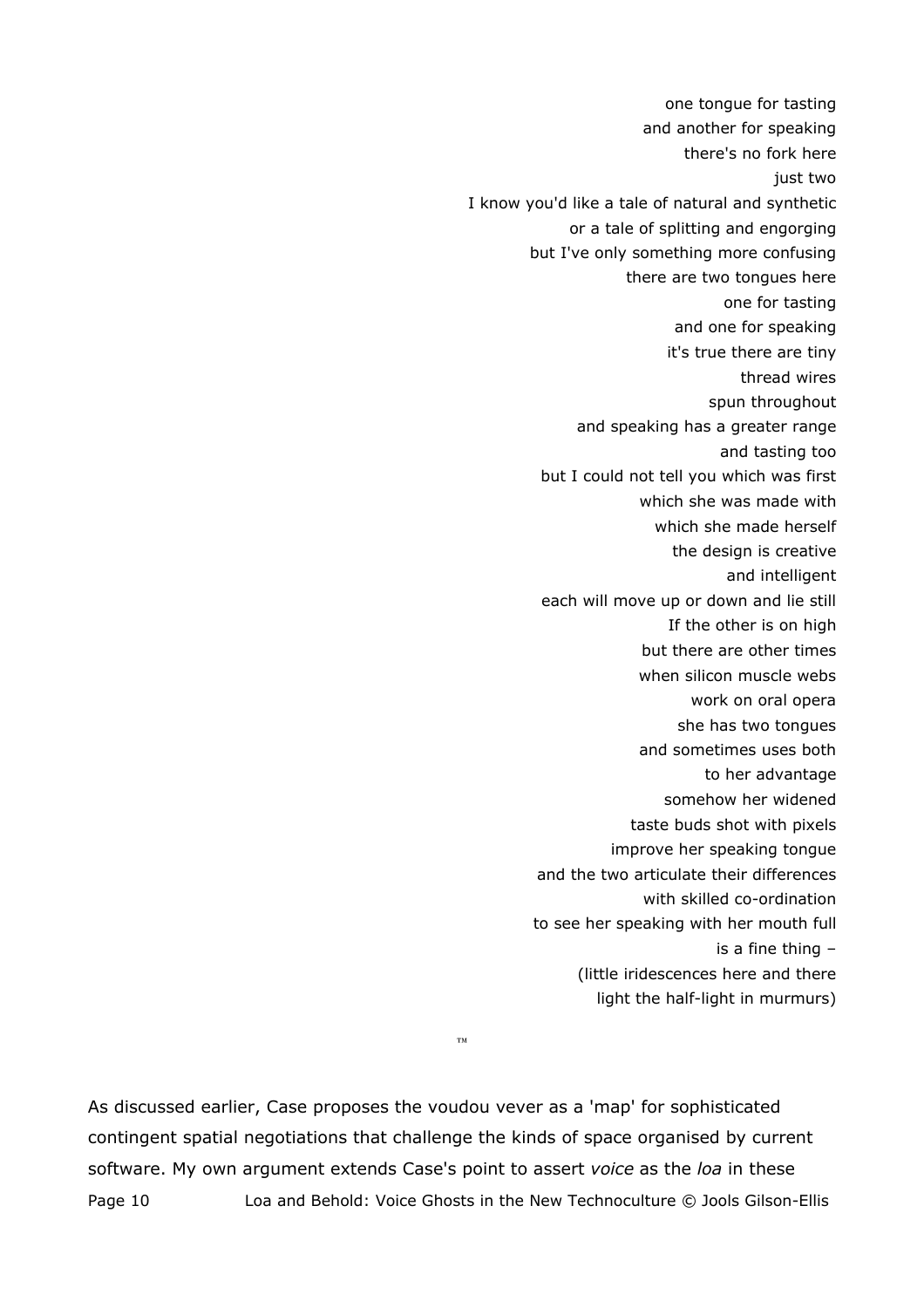relations (i.e. voice as 'cipher' for the way the body opens as a window onto virtual space). As we shift here from the realm of live performance to that of recorded performance, and from stage space to cyberspace, my thesis of the voice as loa operates directly in a context of digitally organised space. Such spaces often struggle to meet the grain of *voice*. The proposal of the body and virtual space as 'integrated plural motifs' falters when such visual space stumbles at plurality itself. If the voice operates as a loa in these contexts to produce different kinds of space, they do so in a way that reinforces the particular failures of visual over vocal worlds. Her textual tongue, woven through these spaces, weaves a connection between flesh and utterance. Her lick makes space for the feminine, but what 'she' tastes is often no space at all.

> fluidly then (look down) I moisten the space between your small fingers and that plate of buttons south of you

> > corpuscle to pixel

Simon Penny in an essay called 'Virtual Reality as the Completion of the Enlightenment Project' (Penny 1994) argues that the *space* of virtual reality largely lags behind the imagination of its attendant cultural thrall. This essay was written in 1994; six years ago (I write this in 2000). In the world of new technologies *six years* is equivalent to many decades prior to the digital revolution. Nonetheless, Penny's essay remains relevant in many aspects. Penny's thesis is that the revolutionary rhetoric around the advent of virtual reality largely conceals traditional conceptions of space and identity.<sup>11</sup>

Penny makes the same point as Case in relation to the limitations of the kinds of space organised by current software. Even more interestingly, his argument uses an example of *dancing bodies* as a way to imagine a contrary conception of space:

Page 11 Loa and Behold: Voice Ghosts in the New Technoculture © Jools Gilson-Ellis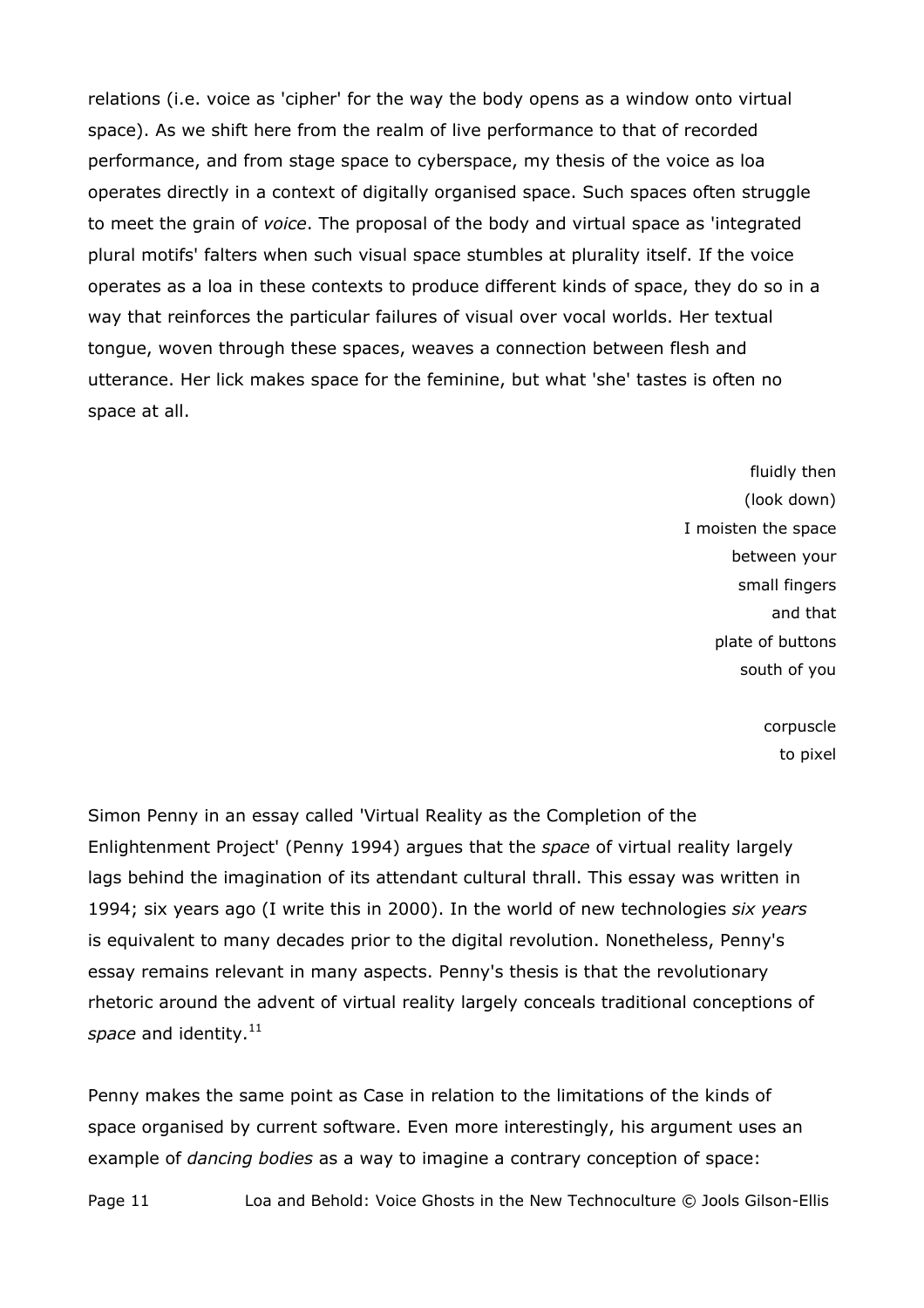But what if VR had developed in a culture with a different attitude to the body? Take for example, this discussion of Indian dance: "The sense of space was wholly different . . . no long runs or soaring leaps or efforts to transform the stage into a boundless arena, a kind of metaphysical everywhere . . . but content with the realm of the body, comfortable with dimension and gravity, all ease, all centred." The teacher of this dance technique described the attitude to the body thus: "no sense of elevation or extension . . . body self-contained . . . inwardness, inwardness . . . In Hinduism, there is no beyond."

(Penny 1994: 239 [Wetzsteon 1992])

It is compelling that Penny and Case independently express their sense of the limitations of digital space, through a proposal of the transgressive possibilities of non - Western dance forms (Case through the African cultural practice of voudou, Penny through Indian dance).<sup>12</sup> Whilst Case uses the voudou vever to propose a mobilising image for engagement with new technologies, Penny leaves his own question ("what if VR had developed in a culture with a different attitude to the body?") largely unanswered beyond his provocative example of the Indian dancer.

Earlier in the same essay, Penny describes digital space in a context of classical mechanics:

On a technical level, the grid (and polygonal construction within the grid) radically limits the possibility of constructing organic, amorphous forms. It privileges clean, crystalline, coherent, independent forms. . . this space is the space of classical mechanics (which) resolve the messy, complex, and overlapping world into clean, self-contained mathematical objects, like the polygonal bodies floating in virtual space.

(Penny 1994: 233)

Let's compare this description with a footnote from Brenda Laurel's book *Computers as Theatre* (1993).

Using computers to store recipes is one of the oldest jokes in the personal computer business - in the early days, that's what all marketing executives

Page 12 Loa and Behold: Voice Ghosts in the New Technoculture © Jools Gilson-Ellis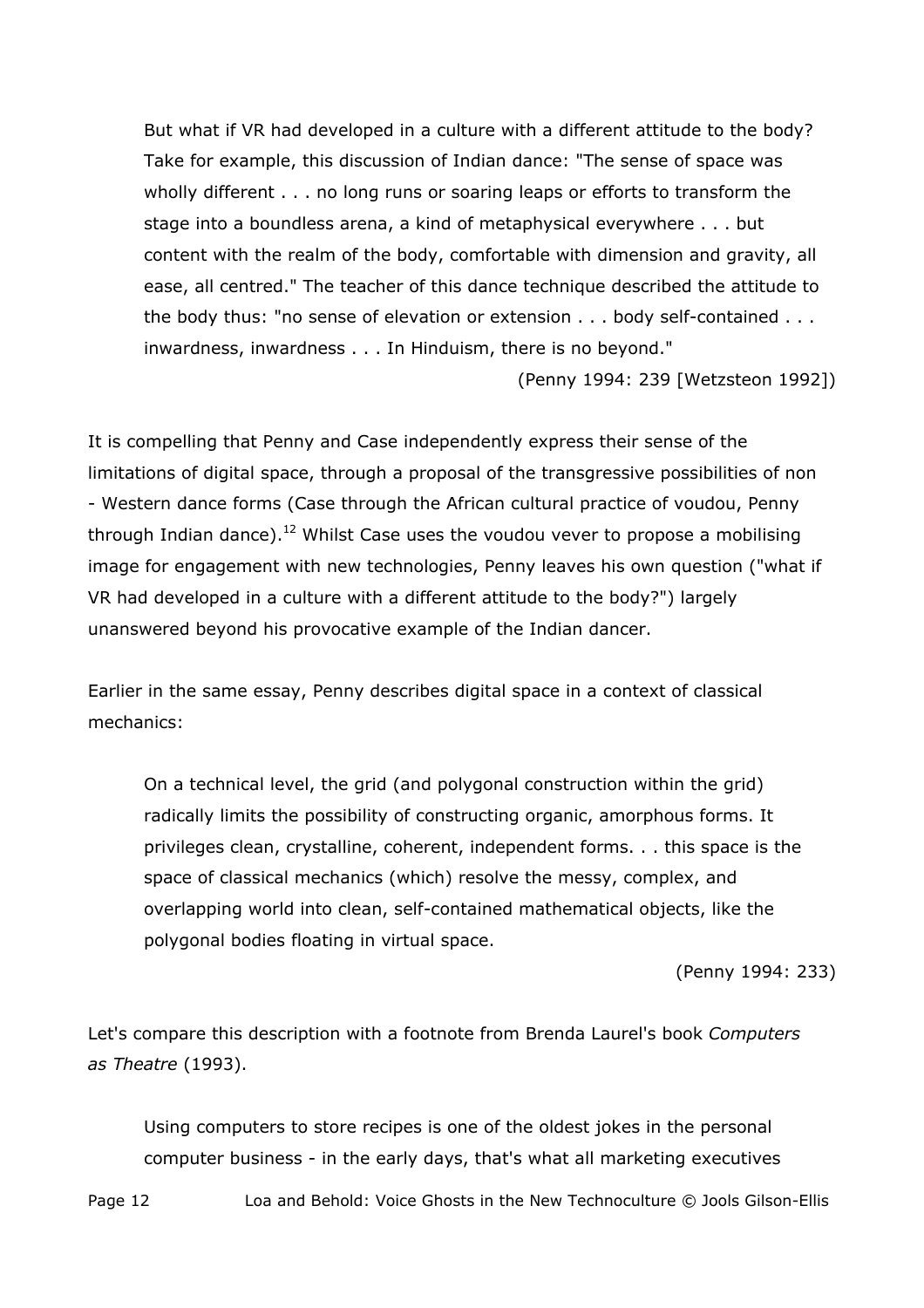thought women would do with them. The obvious drawback is that cookie dough, pasta sauce, and other goo-based substances will get all over the keys when you try to retrieve a recipe file. A speech interface is the obvious solution, but it would seem that the marketing executives haven't thought of that one yet.

(Laurel 1993: 174)

Penny and Laurel's descriptions seem to me to sum up much about the contemporary wranglings of femininity and technology. If femininity is caricatured as approaching the terminal covered in 'goo-based substances' how might 'she' engage in 'polygonal construction within the grid'? Indeed.

Jeanne Randolph in her essay 'A City for Bachelors' (Randolph 1996) analyses the virtual reality project *Archaeology of a Mother Tongue* by Toni Dove and Michael Mckenzie (1993). This is a piece made in the early years of VR, and certainly the dissonance described here is partly consequent to this, but I would argue that the points made here to do with the contrast in visual and sound worlds are too frequent an observation to be only the result of an emergent technology.

throughout the piece there is a contradiction between the purity of the image world and the organic disintegration expressed in the aural world . .

(Randolph 1996: 223)

. . . in the visual field, the skeleton of the virtual city remains fleshless and unredeemed, a dreamlike condensation in an aural envelope of voices. (Randolph 1996: 225)

I want to suggest a connection between Penny's crystalline spaces, Laurel's joke about a 'speech interface' and these comments on Dove and Mckenzie's VR project. Whilst it is clear that Randolph's description of the "purity of the image" accords directly with Penny's "crystalline spaces," what is less clear is how Missy cooking disaster might connect with "an aural envelope of voices." It seems to me that the messy dynamics of cookie dough and pasta sauce on keyboards is an unwitting depiction of a fable of the unbound body (slipping from literal to symbolic realms). Its drowning of technology with the dynamic of 'goo' has everything to do with the

Page 13 Loa and Behold: Voice Ghosts in the New Technoculture © Jools Gilson-Ellis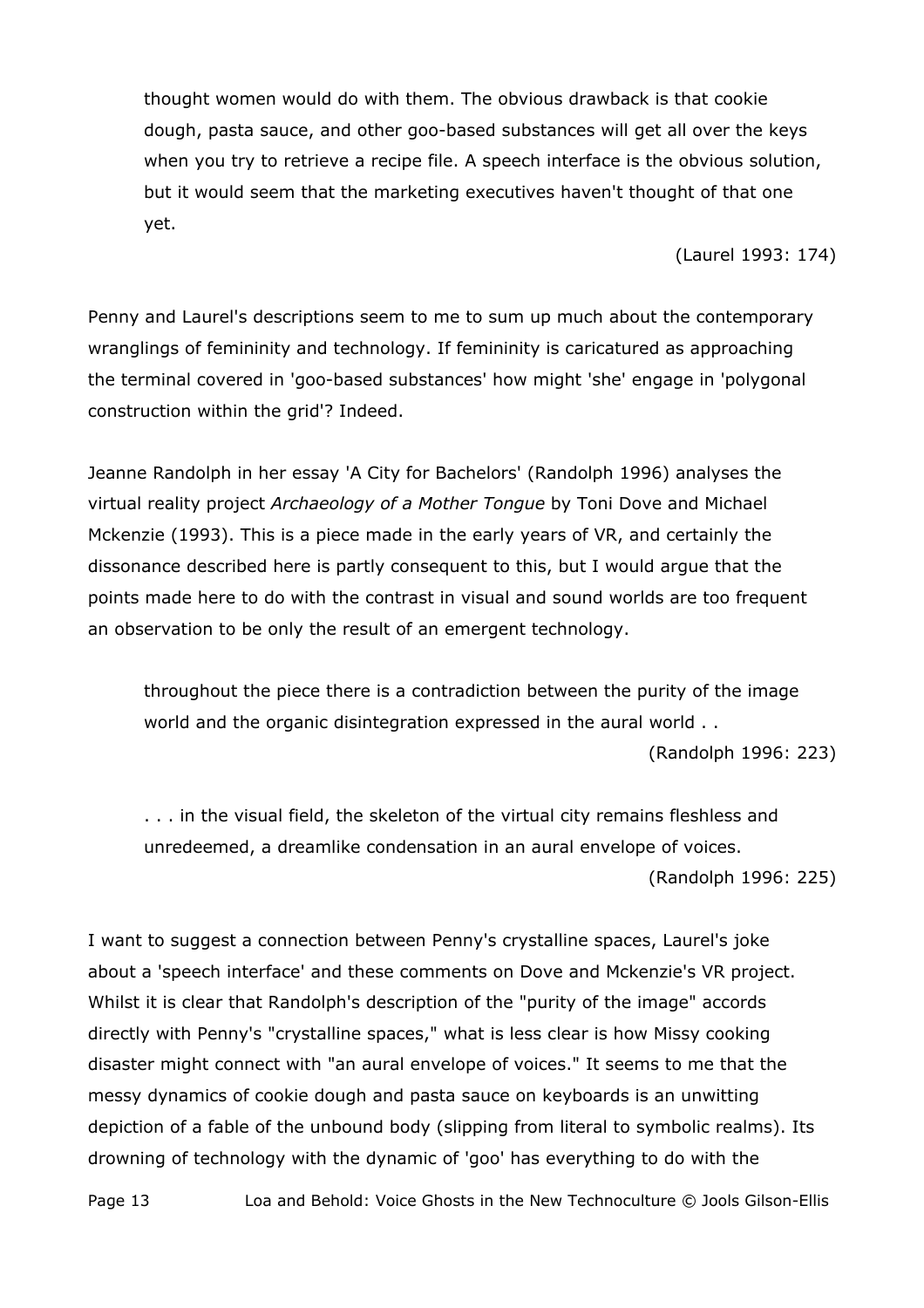operations of *voice* as loa. Laurel suggests (for different reasons) a 'speech interface' in this context of viscous disaster. This makes every kind of symbolic sense – since voice, like cookie dough, gets 'all over the keys.'

**TM** 

. . . cyberspace beyond its business uses, can invoke a parallel and sometimes a transcendent or spiritual world that revives the dead or the spirits of things in the limbo of the possible.

(Morse 1996: 206)

One of the characteristics of emerging technologies is the elimination of duration and the collapse of time into real time.<sup>13</sup> I want to end this chapter by asking what such digital prowess might weave with us, out of the box again, and into spaces which an audience can inhabit directly. Can such cartographies, as Margaret Morse suggests, 'revive the spirits of things'?

At the article's end, I want to tell you a ghost story.

In the middle of our dance theatre production *The Secret Project*, there is a story called 'Snow Ghosts' (see audio CD). This is a story about falling. In writing this text, I was interested in the moment of *slipping* as a provocative place for femininity. I wrote this narrative in the first few days of arriving in the Canadian Rockies. Its turns are redolent of the place of writing – snow, pine, valleys, coffee in diners. In the curve of such geography I wanted to conjure a magical space for the sideways energies of language and the feminine. This is 'Snow Ghosts.' When Richard<sup>14</sup> arrived, and we began to work in the studio, one of the first things we did was record this story. This was Easter 1998. The recording session was one of those odd times when we 'got it' in one take.

Eighteen months later we are back in Banff<sup>15</sup> on our final production residency for The *Secret Project*. Richard and I know that we will use 'snow ghosts' in the piece, but we are not sure exactly how. I thought I would perform the piece live. But Richard has a strange suggestion; that we should simply play the recording. I am hesitant – the story is seven minutes long; I worry that we'll lose our audience. Richard persuades

Page 14 Loa and Behold: Voice Ghosts in the New Technoculture © Jools Gilson-Ellis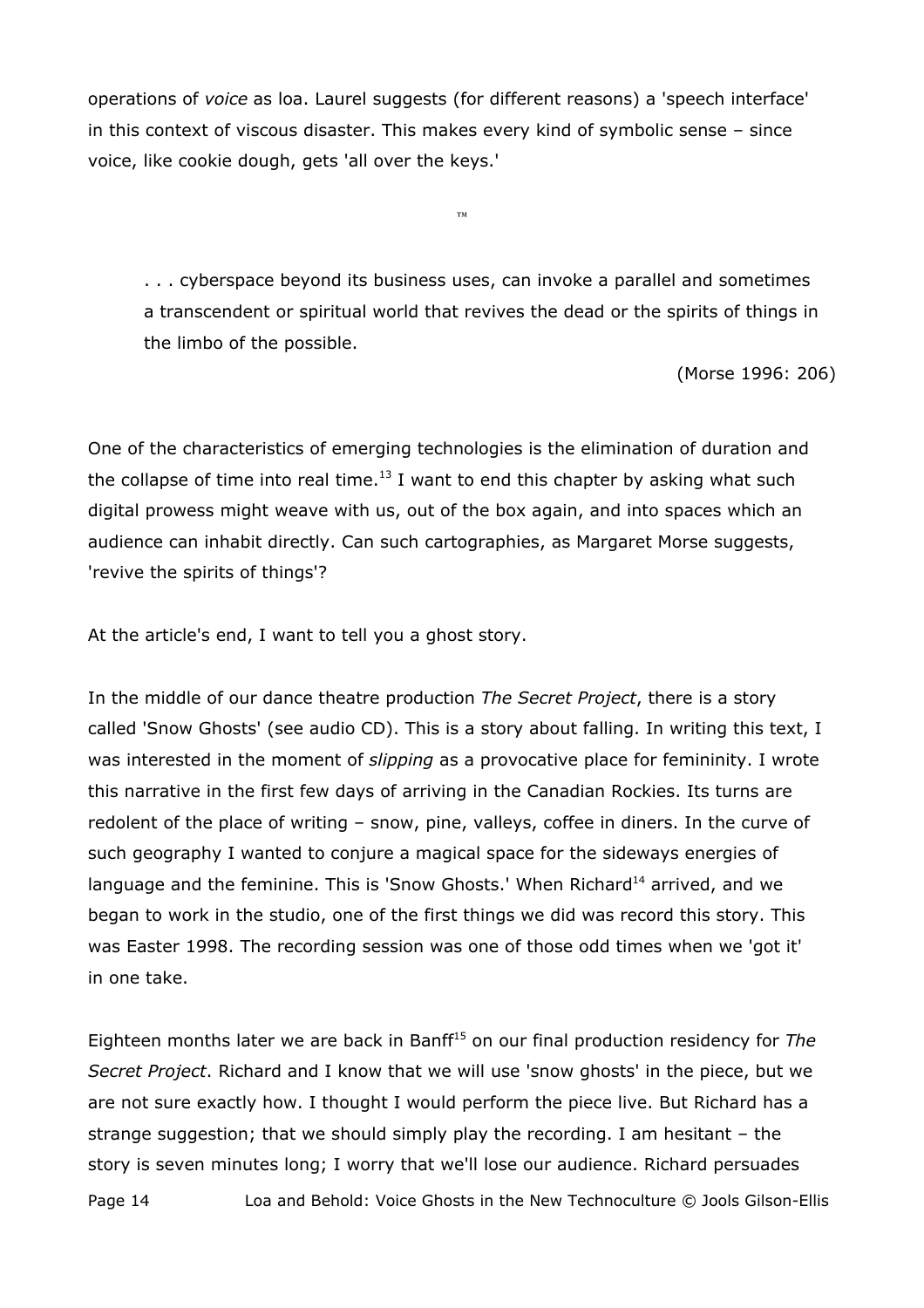me. He writes a musical score that opens and closes the work and erupts in the middle. I suggest darkness, and tiny glimpses of falling caught in the light at brief moments. We try it. It's a risk - making our audience sit in the dark for seven minutes listening to a story. But we go with it.

> (Sit in the dark and listen to 'snow ghosts' now. If there's no darkness, you could make some under your closed eyelids)

In the performance of *The Secret Project,* this story forged a fable of unbound bodies in a context of multi-tongued dancing women. It allowed our audience the pleasures of cyberspace in literal space, by being engulfed in the darkness by sound. We make a space for the femininity of *hearing* in a context of the seeing / hearing of our moving bodies and technology. The "source beyond the field of inscription" (Dyson 1996: 87) of recording, is for me, a memory of my first few days in Canada, of a text that fell out of me like a tripped-up thing. (And I *hear* this in the taste of the particular recording). For the audience, amplified voice has been woven in the textures of live and recorded tenors throughout the piece, so that time here is both *undone* and *reinforced* of the charge of presentness. Whether this voice is 'beyond the field of inscription' or not, is secondary to the communal listening in the dark that attends its apprehension. I bathe you in my vowels. What kind of haunting is this?

In *The Domain Matrix*, Sue-Ellen Case quotes Verena Andermatt Conley on the space of narrative in a context of new technologies;

By way of feminists such as Hélène Cixous, through geographers, philosophers and culture critics, time and again we hear the need for becoming in cultural contexts of resingularisation through storytelling, narrative or poetry. Through voice, storytelling brings the body, or one's story into History. . . it reopens onto space in time, away from technological reduction into grids . . .

(Conley 1993: 88, cited by Case 1996: 108)

'Snow Ghosts' attempts a strange spell. It tries to conjure utterance as a "limbo of the possible" (Morse 1996: 206). It uses text as a cipher to produce 'other spaces' through the loa of voice. Its storytelling "brings the body . . . into History . . . it reopens onto space in time, away from technological reduction into grids . . ."

Page 15 Loa and Behold: Voice Ghosts in the New Technoculture © Jools Gilson-Ellis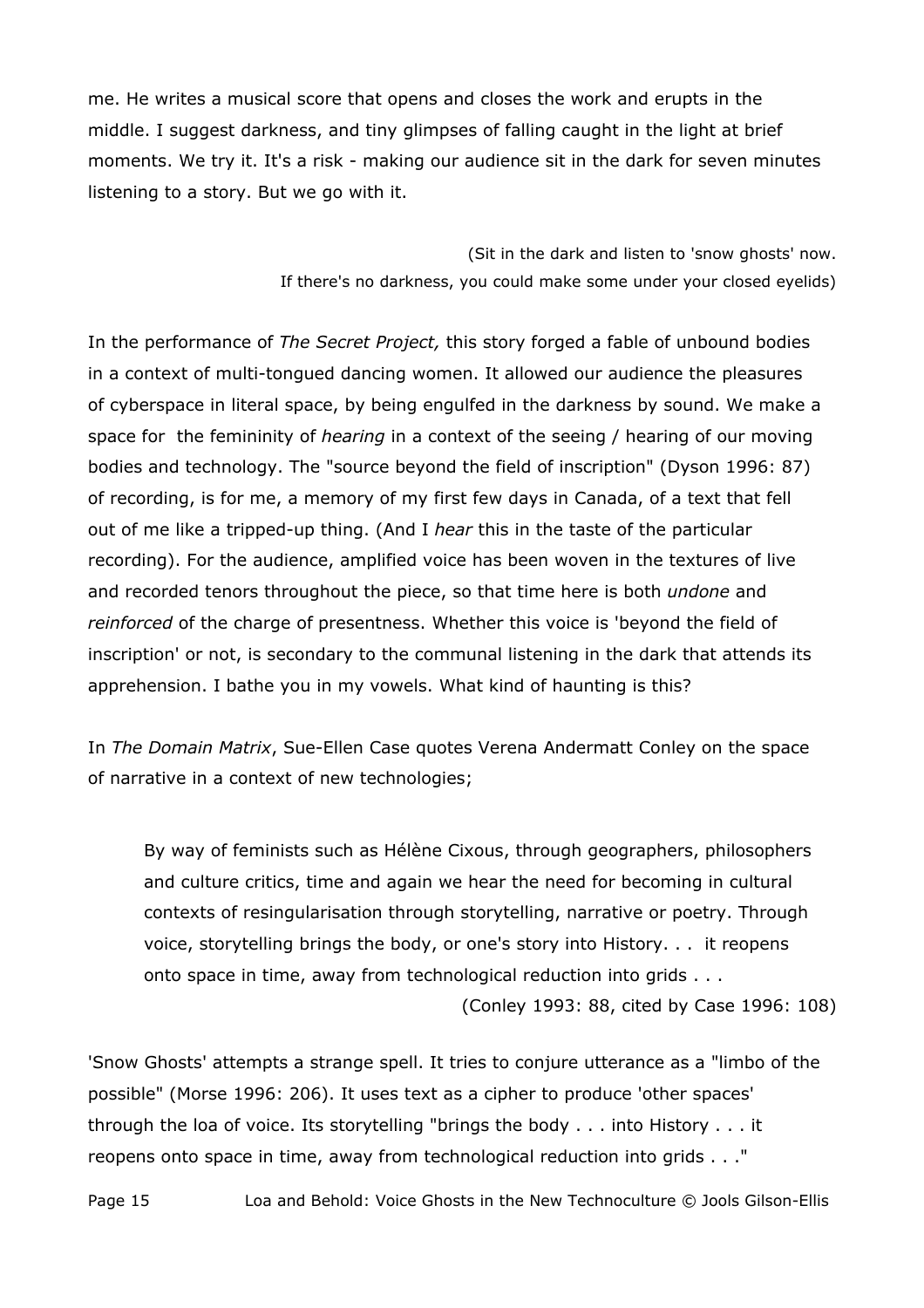Alongside the performance of *The Secret Project* there is an installation version of the work. This is composed of a series of apparently empty boxes, which contain adapted motion-sensing systems, similar to the ones used in the dance theatre production. 'Users' are invited to explore the interior of these boxes with their hands. As they do so, they trigger little sound worlds – a box of gasps, fragments of a story, poetry. These are empty boxes which contain textual ghosts; ghosts you can find if you touch them, weaving words from air. Such spaces revive the 'spirits of things' through text, voice and touch. We bring ghosts to your fingertips by connecting their gesture to the pang of utterance. These are spaces that unsettle the difference between listening and moving; spaces which trouble voices out of 'empty' space. Spaces made strange through voice, femininities and new technologies – the loa of voice.

The provocative possibilities of voice / writing (the os-text) woven in relation to new (and old) technologies suggests a transgressive potential and actuality in contemporary digital art practice. This is often exemplified as a desire for content, for emotion, for stories and spaces that compel us to different spaces and original practice. These ghosts speak out loud. Listen.

**TM** 

I'm forging fables. Believe me.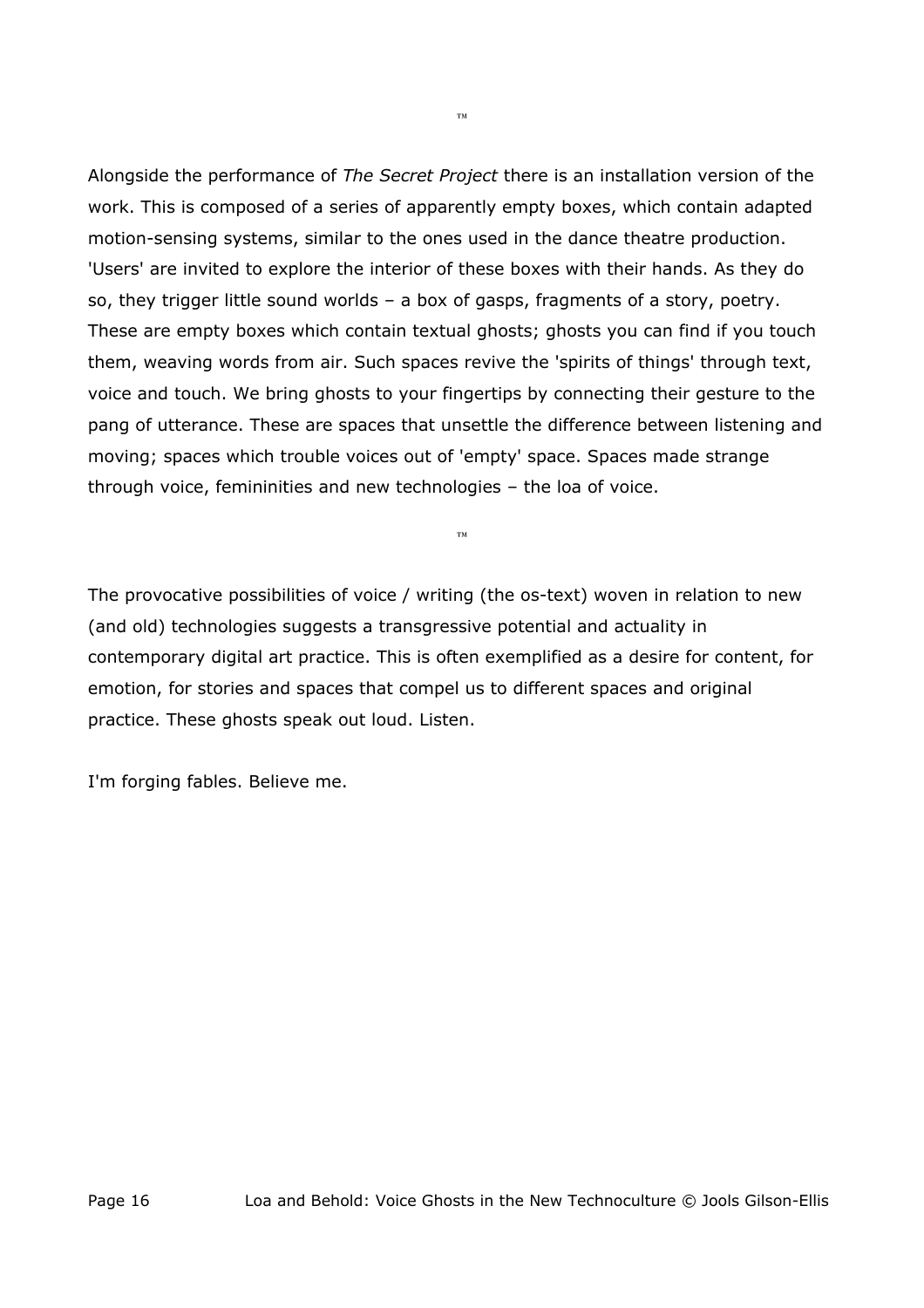## **Bibliography**

- Birringer, Johannes. *Media & Performance: Along the Border.* (London & Baltimore: John Hopkins University Press. 1998)
- Case, Sue-Ellen. *The Domain-Matrix: Performing Lesbian at the End of Print Culture.* (Bloomington and Indianapolis: Indiana University Press. 1996)
- Conley, Verena Andermatt. 'Eco Subjects.' *Rethinking Technologies.* ed. Verena Andermatt Conley on behalf of the Miami Theory Collective. (Minneapolis: University of Minnesota Press. 1993): 77 - 91
- Dery, Mark. 'Black to the Future: Interviews with Samuel R. Delaney, Greg Tate, and Tricia Rose.' Flame Wars: The Discourse of Cyberculture, *South Atlantic Quarterly* 92: 4 (Fall 1993): 735 – 778
- Dyson, Frances. 'When is the Ear Pierced? The Clashes of Sound, Technology, and Cyberculture.' *Immersed in Technology: Art & Virtual Environments.* ed. Mary Anne Moser. (Cambridge: MIT Press. 1996): 73 - 101

Gibson, William. *Neuromancer*. (New York: Ace Books. 1984) \_\_\_\_\_\_\_. *Count Zero.* (New York: Ace Books. 1986)

- Laurel, Brenda. *Computers as Theatre.* (Reading Massachusetts: Addison-Wesley. 1993)
- Morse, Margaret. 'What do Cyborgs Eat? Oral Logic in an Information Society.' *Culture on the Brink: Ideologies of Technology.* eds. Gretchen Bender & Timothy Druckrey. (Seattle: Bay Press. 1994): 157 – 89
- Moser, Mary Anne. ed. *Immersed in Technology: Art & Virtual Environments.* Cambridge: MIT Press. 1996)
- Penny, Simon. 'Virtual Reality as the Completion of the Enlightenment Project.' *Culture on the Brink: Ideologies of Technology.* eds. Gretchen Bender & Timothy Druckrey. (Seattle: Bay Press. 1994): 231 - 48
- Plant, Sadie. *Zeros and Ones: Digital Women and the New Technoculture*. (London: Fourth Estate. 1997)
- Randolph, Jeanne. 'A City for Bachelors.' *Immersed in Technology: Art & Virtual Environments.* ed. Mary Anne Moser. (Cambridge: MIT Press. 1996): 151 - 78
- Sayre, Henry M. *The Object of Performance: The American Avant-Garde since 1970.* (Chicago and London: The University of Chicago Press. 1989)
- Stone, Allucquère Rosanne. *The War of Desire and Technology at the Close of the Mechanical Age.* (Cambridge: MIT Press. 1995)
- Tenhaaf, Nell. 'Technology and the Feminine.' *Parallelogram* 18, no. 3 (1992)

\_\_\_\_\_\_\_. 'Mysteries of the Bioapparatus.' *Immersed in Technology: Art &*

*Virtual Environments.* ed. Mary Anne Moser. (Cambridge: MIT Press. 1996):  $51 - 71$ 

Wetzsteon, Ross. 'The Cosmic Dance.' *Village Voice.* 11 Feb (1992)

Page 17 Loa and Behold: Voice Ghosts in the New Technoculture © Jools Gilson-Ellis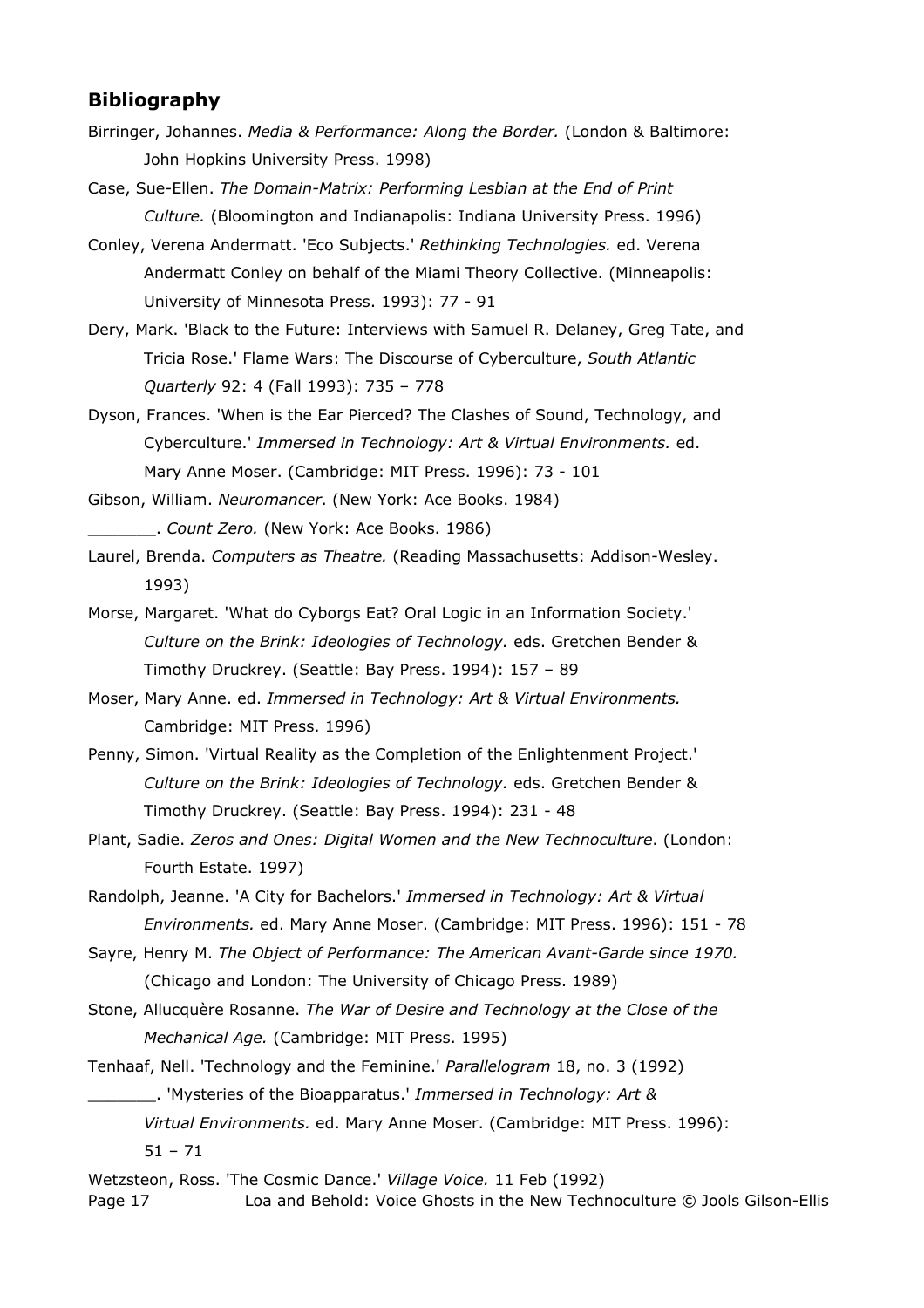<sup>1</sup> Johannes Birringer introduced me to this essay during our performance project 'Lively Bodies - Lively Machines' at Chichester in 1996. See Birringer 1998: 105 – 44, for an analysis of this project.

j

<sup>2</sup> William Gibson 's description of the body as 'meat' (1984) and the heralding of VR (virtual reality) as the loss of the body, is accompanied by the characterisation of cyberspace as a "female realm of pure body" (Morse 1994: 163). Morse suggests that "cyberspace is a largely male domain where gender constructs under critique in other spheres of contemporary society return with a vengeance" (Morse 1994: 168).

 $3$  This is the same point as Tenhaaf makes in her earlier article (Tenhaaf 1996: 52). The difference between the two arguments is that Plant focuses on material historical processes and Tenhaaf on symbolic. This is a difference between women and femininity. The fact that the two accord in their conclusions, seems to me to make both more compelling.

 $4$  This is because space and the body in these relations are both characterised as feminine.

<sup>5</sup> Case borrows the terms 'voudou vever' and 'loa' from African cultural practices with an acknowledgement of the colonial dynamic of such a gesture. She does so with the aim of 'queering' the discourse around 'performing lesbian at the end of print culture' (Case 1996: 51 - 6). Whether such borrowing is legitimate is a complex question. Using non-Western tropes to progress thinking around Western technoculture, could be said to be a revolutionary gesture, it could also be said to reinforce the dynamics of colonialism. I would argue that prohibiting areas of thinking / practice from discourse is more disturbing than making intelligent contextual use of such material.

6 William Gibson uses the voudou term 'loa' in *Count Zero* (Gibson 1986). Stone summarises Gibson's use of the term usefully; " . . . certain emergent phenomena in the Net – sentient beings which are unwarrantable to human or machine agency – are in fact loas. This raises the question of whether the loas invaded the net, or originated there, or manifested as a consequence of distributed human expectation. (Stone 1995: 188). Case extends this fictional use of the term in her proposal of the voudou vever as a 'talisman' for engaging with the space of new technologies.

Page 18 Loa and Behold: Voice Ghosts in the New Technoculture © Jools Gilson-Ellis  $7$  Case's connection between the operations of the voudou vever and queer culture seems to me to be the weakest part of what is a compelling argument. It isn't clear to me how the operations of 'queer' are specifically configured in relation to a plural, fleshly *dancing*.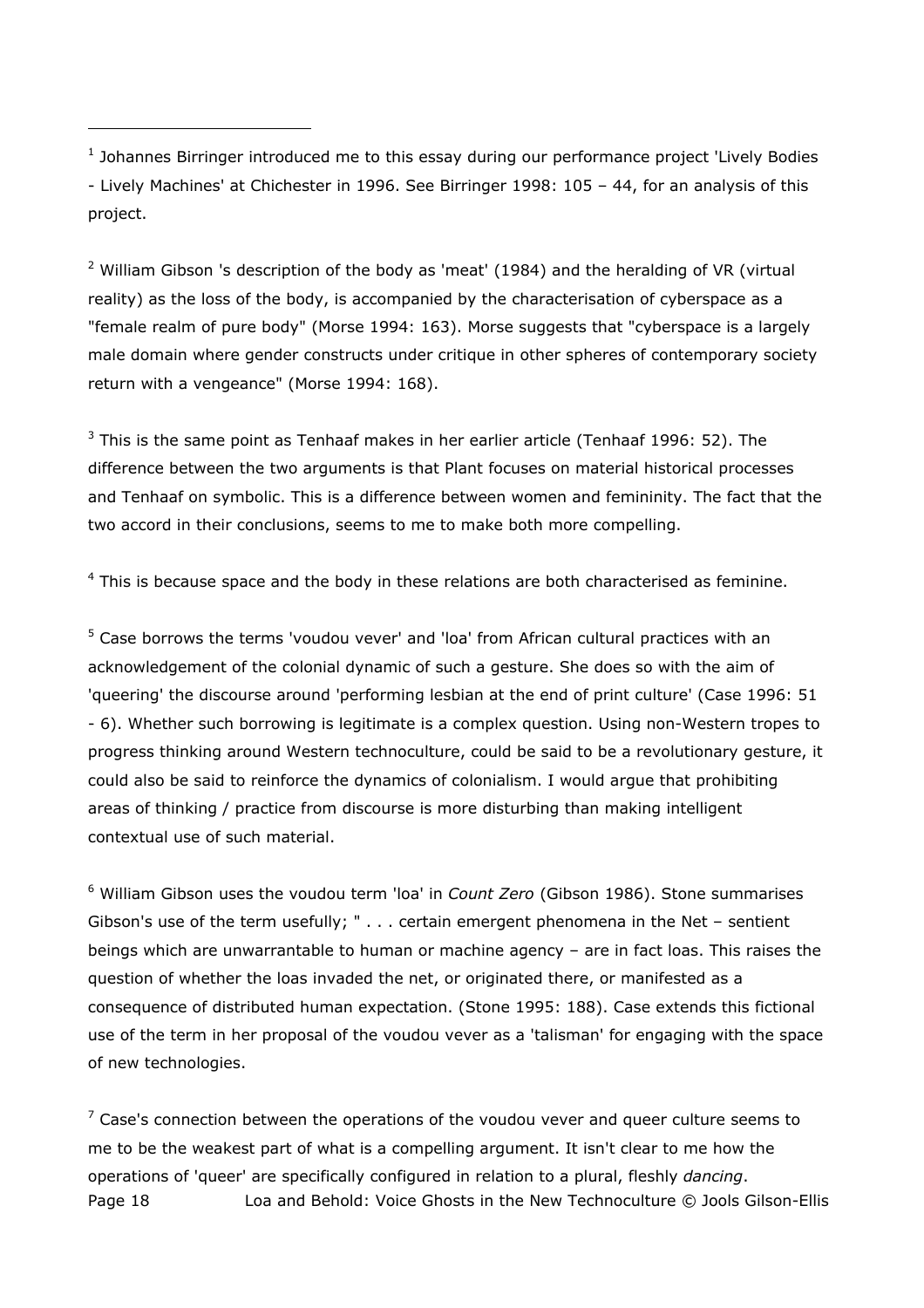<sup>8</sup> "The stunning composure of *Hand Fall* . . . the work of Jools Gilson-Ellis. . . For something so intimate to become so declamatory on stage takes the dancer into a new relationship with her body and her audience, and for this vision alone *Solo Independents* would have to be welcomed." 7th March 1998, Mary Leland, *The Irish Times.* Review of *Hand Fall*, solo choreography.

<sup>9</sup> *half/angel*, a performance production company founded in 1995, based in Ireland & England, directed by Jools Gilson-Ellis and Richard Povall. www.halfangel.org.uk

<sup>10</sup> This song was taught to me by a group of women in Totnes, Devon who were part of a choir called *Global Harmony*. These women told me that 'Derry Derry Ding Dason' originated in nineteenth century weaving mills tended by women. This round is sung in twelve parts and mimics the rhythms of loom and shuttle. My citation for this song, like my learning of it, is a *heard* thing; understood through the sharing of rhythms and stories. I place it here as example in content and transmission.

<sup>11</sup> Penny quotes Nell Tenhaaf on this:

j

"The philosophy of technology . . . has been articulated from a masculinist perspective in terms that metaphorise and marginalise the feminine. In real social discourse, this claiming of technology has been reinforced by, and has probably encouraged, a male monopoly on technical expertise, diminishing or excluding the historical contributions of women to technological developments." She goes on to assert that this invisibility of the feminine calls for "a radical reconstitution of technology," but we must ask ourselves whether the architecture of the machine and the premises of software engineering themselves are not so encumbered with old philosophical ideas that any such "reconstitution" would amount only to surface decoration."

(Penny 1994: 238, [Tenhaaf 1992])

<sup>12</sup> Case does not mention Penny's essay in *The Domain Matrix* (which predates it) (Case 1996).

13 See Mary Anne Moser's introduction to *Immersed in Technology: Art & Virtual Environments* (Moser 1996).

<sup>14</sup> Richard Povall - co-artistic director with myself of *half/angel*, our performance production company.

Page 19 Loa and Behold: Voice Ghosts in the New Technoculture © Jools Gilson-Ellis